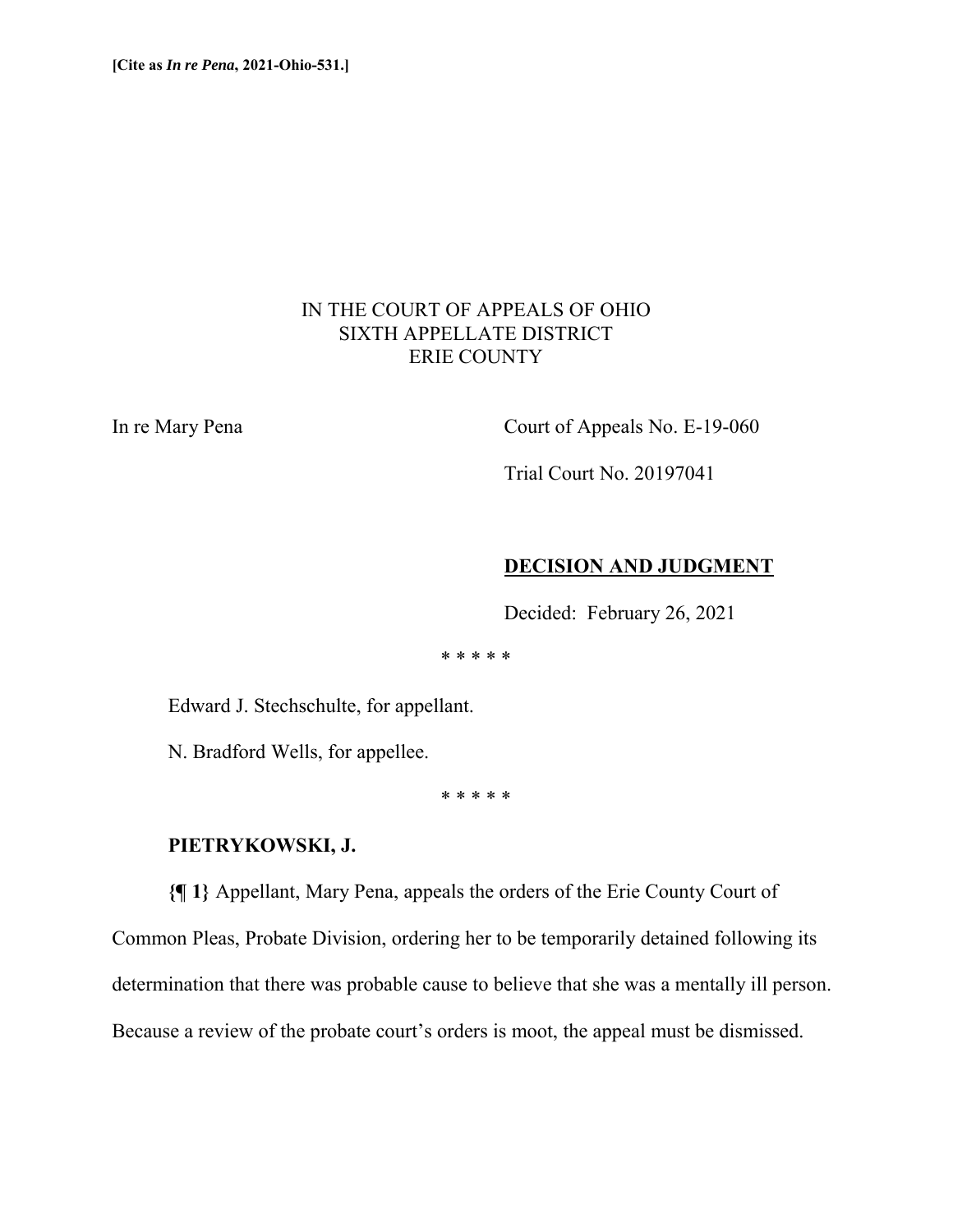#### **I. Facts and Procedural Background**

**{¶ 2}** On September 27, 2019, Joseph Supina, an employee at Firelands Regional Medical Center ("Firelands"), filed an affidavit of mental illness in the Erie County Court of Common Pleas, Probate Division ("Erie County Probate Court"), in accordance with R.C. 5122.11 and 5122.111. The matter was assigned case No. 20197041. That same day, based on the allegations contained in the affidavit, the Erie County Probate Court entered an "Order of Detention" and an "Order to Convey," stating that the court found probable cause to believe that appellant was a mentally ill person subject to hospitalization by court order. The orders directed the Erie County Sheriff to apprehend appellant and detain her at Firelands, or at an inpatient facility designated by Firelands. A return of the orders was filed in the record, showing that the orders were delivered to Firelands Hospital Emergency Room on the same day, i.e., September 27, 2019. No further action was taken by the Erie County Probate Court.

**{¶ 3}** The following facts come from the record in case No. 2019 MHO 000217 in the Lucas County Court of Common Pleas, Probate Division.<sup>1</sup>

 $\overline{a}$ 

<sup>&</sup>lt;sup>1</sup> Notably, the procedural history of this case is curious in that the matter seems to have been abandoned entirely in the Erie County Probate Court, and appellant's involuntary commitment was pursued separately through the Lucas County Probate Court. This despite the fact that R.C. 5122.11 provides that "If a temporary order of detention is issued and the person is transported to a hospital or other designated place, the court that issued the [temporary] order shall retain jurisdiction over the case as it relates to the person's outpatient treatment, notwithstanding that the hospital or other designated place to which the person is transported is outside the territorial jurisdiction of the court."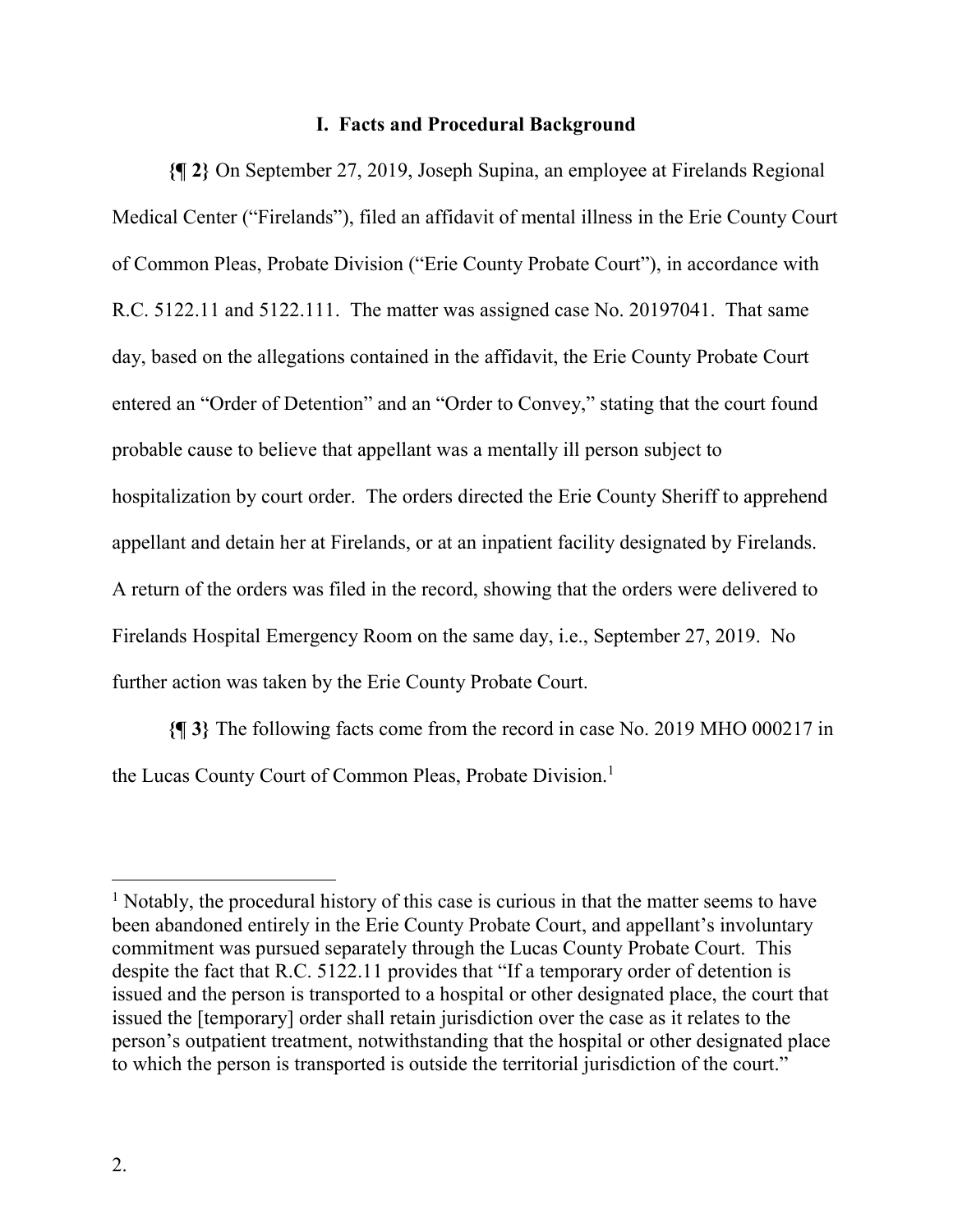**{¶ 4}** On September 28, 2019, appellant was admitted to ProMedica Flower Hospital, a Division of ProMedica Toledo Hospital ("Flower Hospital") in Lucas County, Ohio, on an emergency basis. Records show that she was admitted by a representative from Firelands Counseling and Recovery Services. On September 30, 2019, appellant requested a discharge from Flower Hospital.

**{¶ 5}** The next day, on October 1, 2019, Dr. Kal Gupta, residing at Flower Hospital, filed an affidavit of mental illness in the Lucas County Court of Common Pleas, Probate Division ("Lucas County Probate Court"), in accordance with R.C. 5122.11 and 5122.111. The matter was assigned case No. 2019 MHO 000217. That same day, based on the allegations contained in the affidavit, the Lucas County Probate Court entered an "Order of Detention" directing Dr. Agha Shahid, Medical Director of the Department of Psychiatry at Flower Hospital, to detain appellant. The Lucas County Probate Court appointed an attorney for appellant, and scheduled a hearing for October 3, 2019.

**{¶ 6}** At the hearing, the case was prosecuted by an attorney for the Mental Health and Recovery Board of Erie County. Dr. Gupta and appellant testified. There was no mention of the case originating in the Erie County Probate Court. Following the hearing, the magistrate found clear and convincing evidence that appellant is a mentally ill person, and ordered appellant to be committed to Firelands Counseling and Recovery Services for a period not to exceed 90 days. The magistrate ordered that the least restrictive alternative was inpatient hospitalization at Flower Hospital and Northwest Ohio Psychiatric Hospital.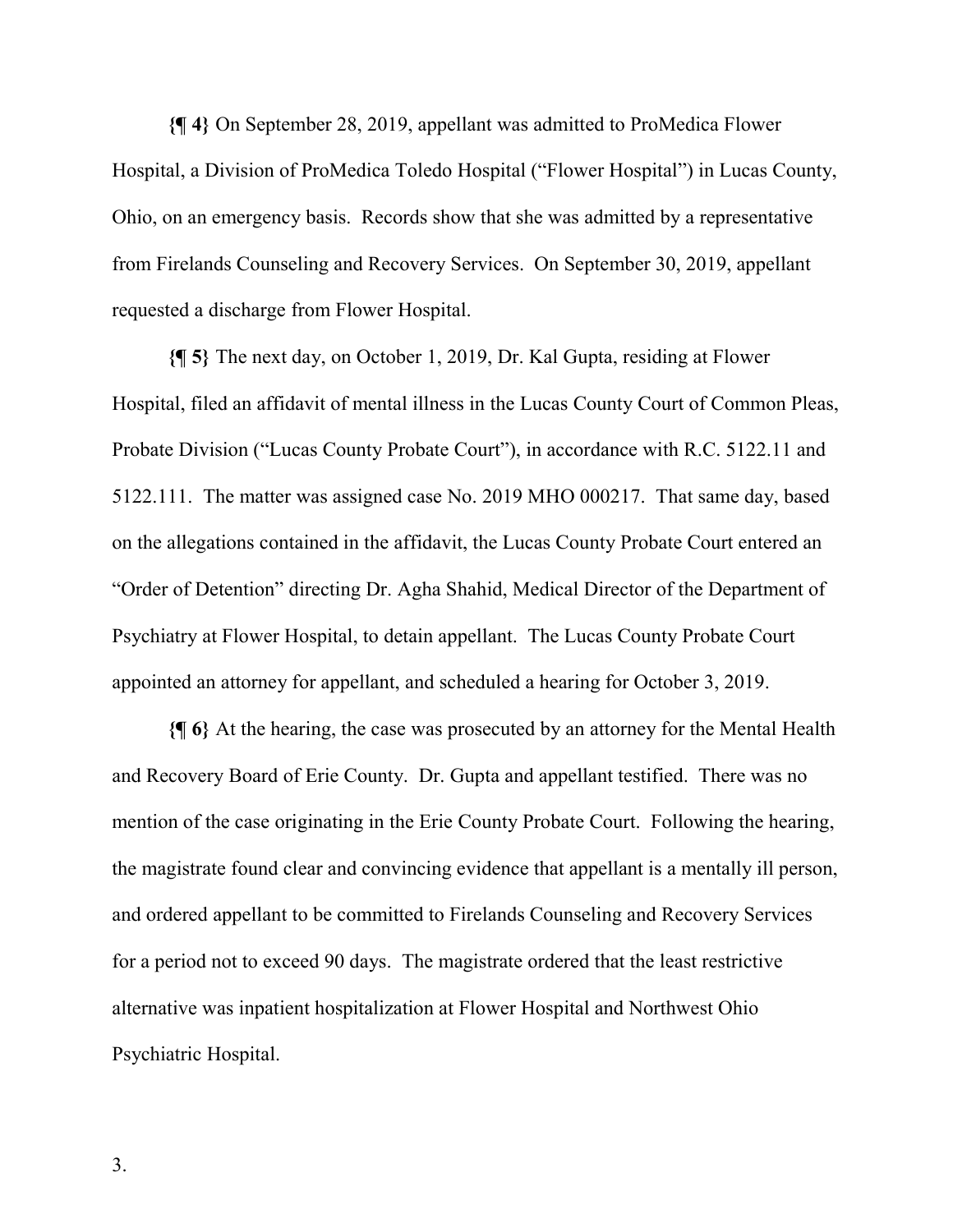**{¶ 7}** On October 17, 2019, appellant filed her objections to the magistrate's decision in accordance with R.C. 5122.15(J). A hearing was held on those objections on October 24, 2019. At the hearing, the only witness, Dr. Robyn Foy, testified that appellant did not need to be involuntarily committed. Based upon Dr. Foy's testimony, the Lucas County Probate Court found appellant's objections well-taken. The court determined that there was not "clear and convincing evidence that the respondent is a mentally ill person subject to Court Order as defined in R.C. 5122.01(B)," and thus ordered appellant to be discharged. No further action was taken in the Lucas County Probate Court.

**{¶ 8}** On November 7, 2019, appellant filed a pro se notice of appeal from the Erie County Probate Court's September 27, 2019 "Order of Detention" and "Order to Convey" in case No. 20197041. Appellant did not file a notice of appeal from the Lucas County Probate Court's judgments. Thereafter, appellant moved to supplement the record with the proceedings from Lucas County Probate Court case No. 2019 MH 000217, which we granted.

#### **II. Assignments of Error**

**{¶ 9}** Appellant presents three assignments of error in support of her appeal:

1. The Erie County Probate Court lacked jurisdiction to detain Ms. Pena.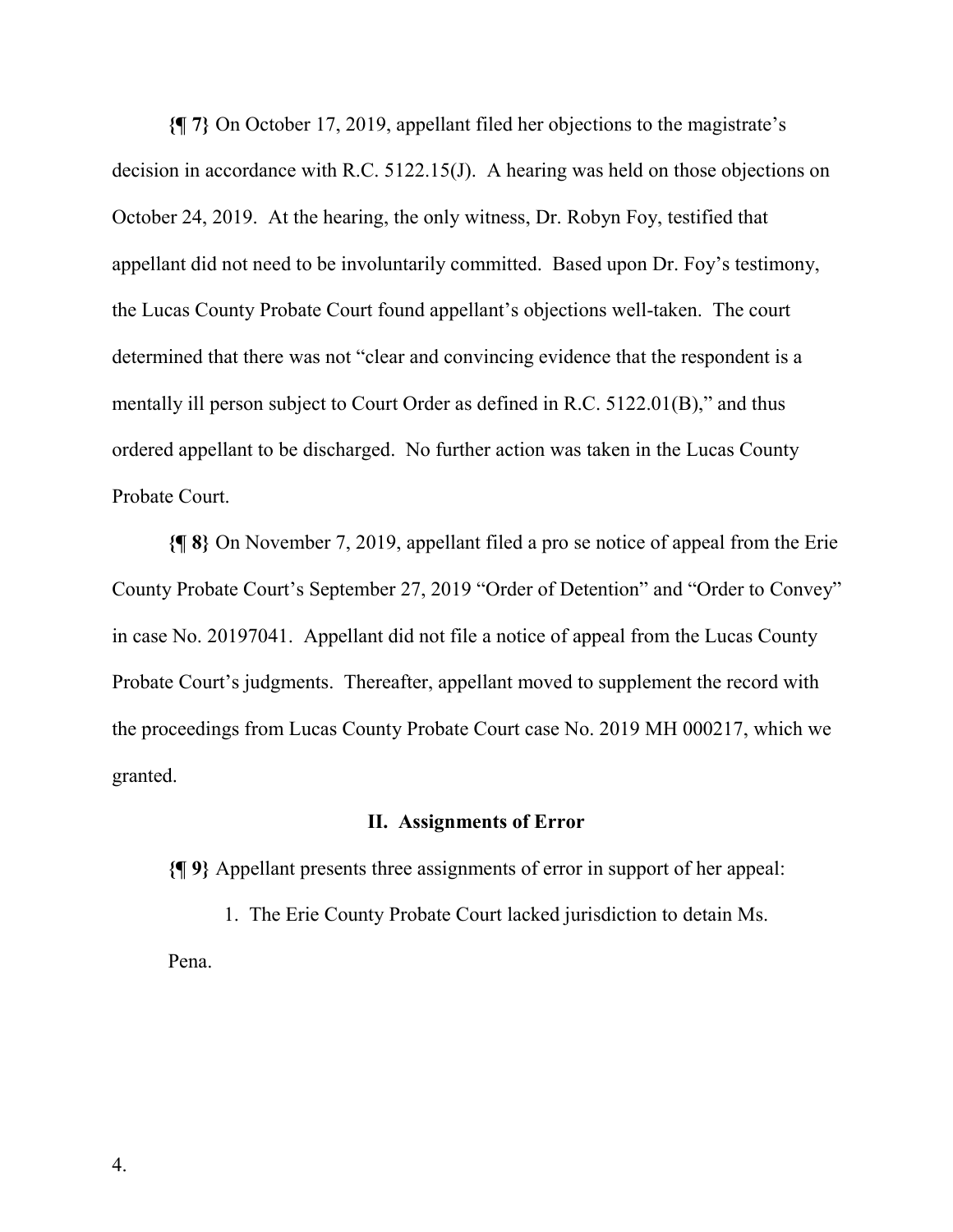2. The Magistrate's Decision to Commit Ms. Pena [Was] Contrary to Law Because There Was Insufficient Evidence to Show by Clear and Convincing Evidence that the Requirements of R.C. 5122.11 Were Met.

3. The Probate Court Erred in Failing to Conduct a Probable Cause Hearing.

#### **III. Analysis**

**{¶ 10}** "Appellate courts are tasked with the duty to sua sponte examine any deficiencies in jurisdiction." *K.L. v. Franklin Cty. Children Servs.*, 2018-Ohio-3139, 106 N.E.3d 1286, ¶ 5 (10th Dist.). Article IV, Section 3(B)(2) of the Ohio Constitution establishes that courts of appeals "have such jurisdiction as may be provided by law to review and affirm, modify, or reverse judgments or final orders of the courts of record inferior to the court of appeals within the district."

**{¶ 11}** At the outset, we note that appellant has not filed an appeal from the judgments of the Lucas County Probate Court. R.C. 2505.04 provides that "[a]n appeal is perfected when a written notice of appeal is filed, in the case of an appeal of a final order, judgment, or decree of a court, in accordance with the Rules of Appellate Procedure." To that end, App.R. 3(A) states that "[a]n appeal as of right shall be taken by filing a notice of appeal with the clerk of the trial court within the time allowed by Rule 4." Here, appellant has never filed a written notice of appeal with the clerk of the Lucas County Probate Court. Thus, the judgments of that court are not before us, and our review is limited to the September 27, 2019 orders of the Erie County Probate Court.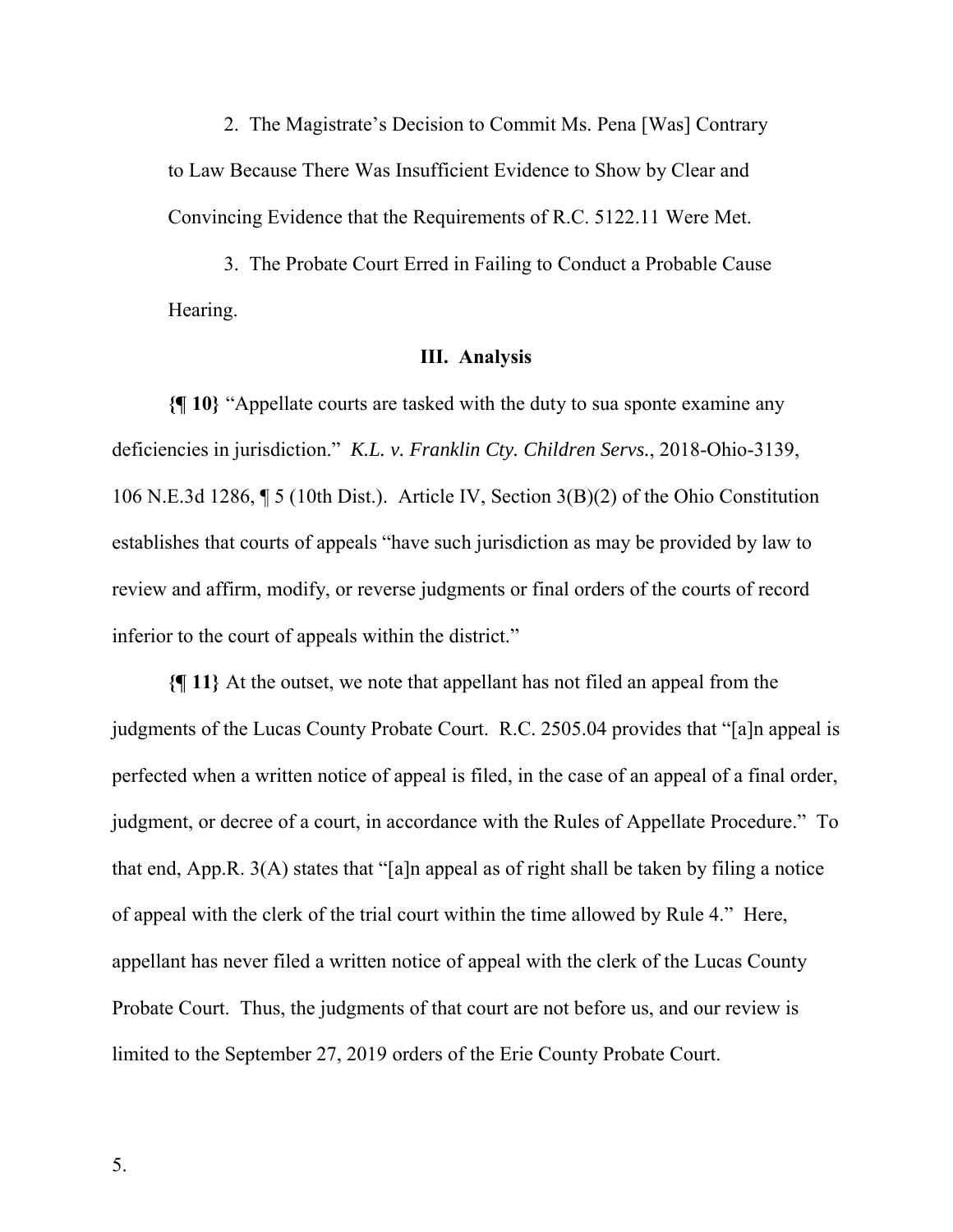**{¶ 12}** For this reason, appellant's second assignment of error, challenging the magistrate's decision following the October 3, 2019 hearing in the Lucas County Probate Court, is not well-taken, and is dismissed for lack of jurisdiction.

**{¶ 13}** In her first and third assignments of error, appellant challenges the September 27, 2019 orders of the Erie County Probate Court. Specifically, appellant argues in her first assignment of error that Supina's affidavit failed to comply with R.C. 5122.111, and thus the court never acquired jurisdiction over her. In her third assignment of error, appellant argues that the court failed to conduct a probable cause hearing. We find these assignments of error to be moot.

**{¶ 14}** In *State ex rel. Cincinnati Enquirer v. Hunter*, 141 Ohio St.3d 419, 2014- Ohio-5457, 24 N.E.3d 1170, ¶ 4, the Ohio Supreme Court described that

[a]ctions are moot when they are or have become fictitious, colorable, hypothetical, academic, or dead. The distinguishing characteristic of such issues is that they involve no actual genuine, live controversy, the decision of which can definitely affect existing legal relations. \* \* \* A moot case is one which seeks to get a judgment on a pretended controversy, when in reality there is none, or a decision in advance about a right before it has been actually asserted and contested, or a judgment upon some matter which, when rendered, for any reason cannot have any practical legal effect upon a then-existing controversy. (Internal quotations omitted.)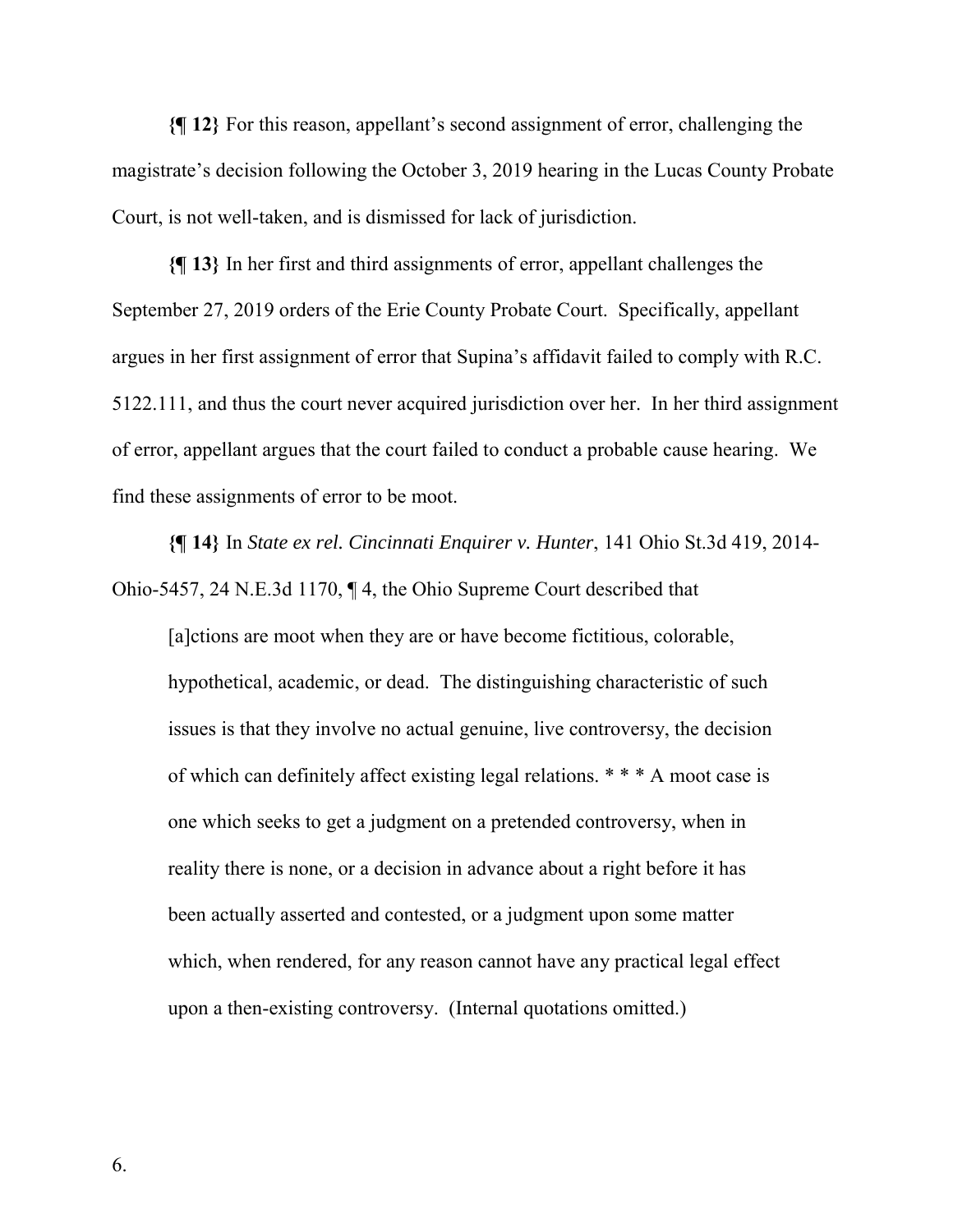**{¶ 15}** Appellant argues that her appeal is not moot, citing *In re D.B.*, 10th Dist. Franklin No. 14AP-44, 2014-Ohio-1464, ¶ 7, in which the Tenth District held that "An adjudication by the probate court of mental illness carries a stigma that can have a significant impact and adverse consequences on the individual's life." In that case, the court determined the action was not moot even though D.B. had been released to family members during the pendency of the appeal. *Id.; see also In re Miller*, 63 Ohio St.3d 99, 585 N.E.2d 396 (1992) (hearing appeal from an involuntary commitment even though Miller terminated the involuntary commitment under R.C. 5122.15(G)(1) by accepting a voluntary commitment).

**{¶ 16}** The present case is distinguishable from *In re D.B.*, however, because it does not involve an adjudication of mental illness. Rather, the orders issued by the Erie County Probate Court were temporary orders based upon a probable cause determination. R.C. 5122.11 provides,

Proceedings for a mentally ill person subject to court order pursuant to sections 5122.11 to 5122.15 of the Revised Code shall be commenced by the filing of an affidavit in the manner prescribed by the department of mental health and addiction services and in a form prescribed in section 5122.111 of the Revised Code, by any person or persons with the probate court, either on reliable information or actual knowledge, whichever is determined to be proper by the court.

\* \* \*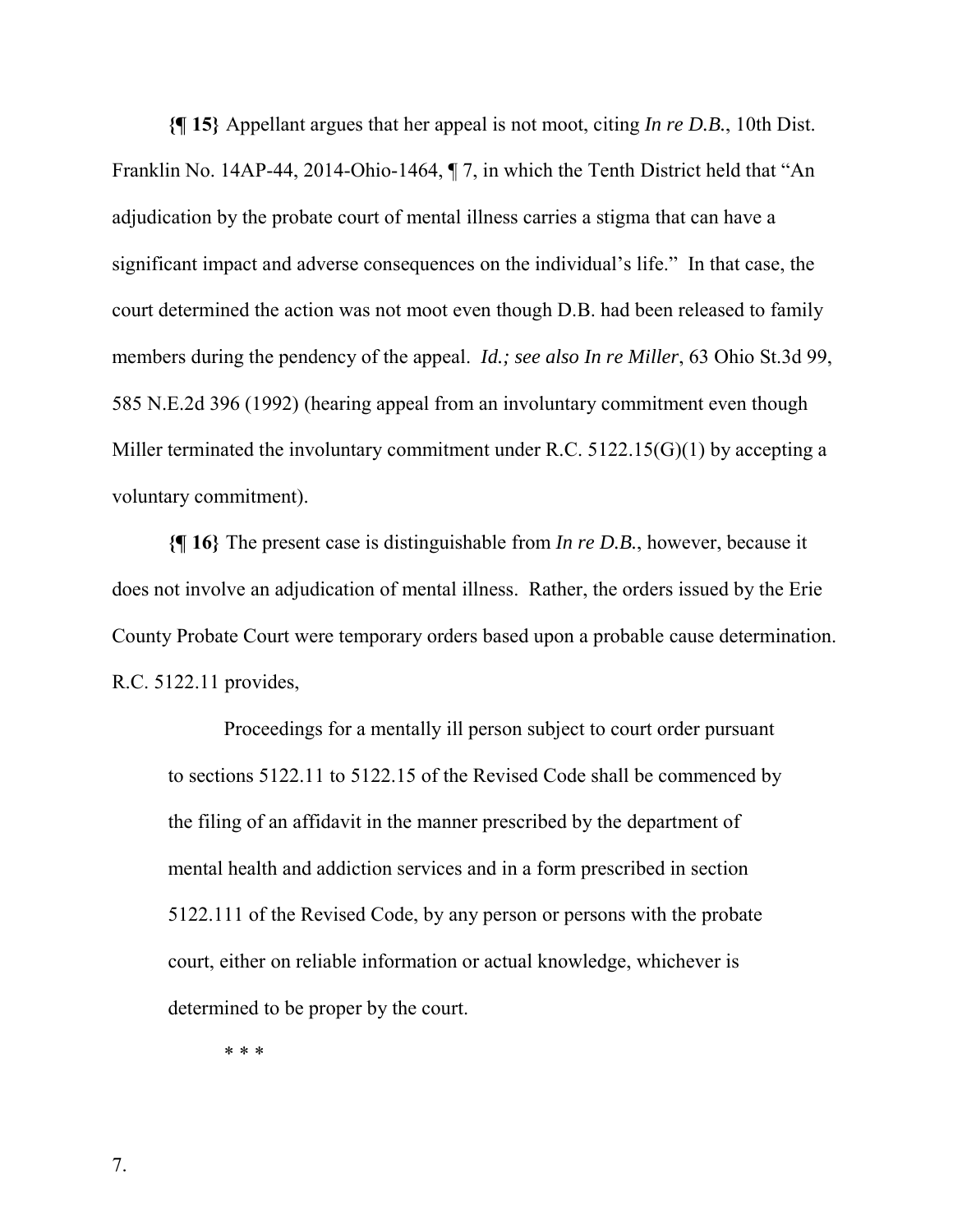Upon receipt of the affidavit, if a judge of the court or a referee who is an attorney at law appointed by the court has probable cause to believe that the person named in the affidavit is a mentally ill person subject to court order, the judge or referee may issue *a temporary order of detention* ordering any health or police officer or sheriff to take into custody and transport the person to a hospital or other place designated in section 5122.17 of the Revised Code, or may set the matter for further hearing. (Emphasis added.)

**{¶ 17}** Following the temporary order of detention under R.C. 5122.11, the respondent with respect to whom proceedings have been instituted must be afforded a hearing "within five court days from the day on which the respondent is detained or an affidavit is filed, whichever occurs first." R.C. 5122.141(B). "Failure to conduct the hearing within this time shall effect an immediate discharge of the respondent. If the proceedings are not reinstituted within thirty days, all records of the proceedings shall be expunged." *Id.* 

**{¶ 18}** The unique procedural history in this case complicates matters in that the proceedings involved two different jurisdictions. Nevertheless, we find that the appeal is moot because the case ended without an adjudication of mental illness either when the Erie County Probate Court failed to hold a hearing under R.C. 5122.141(B) within five court days after the affidavit was filed, or on October 24, 2019, when the Lucas County Probate Court determined that there was not clear and convincing evidence that appellant

8.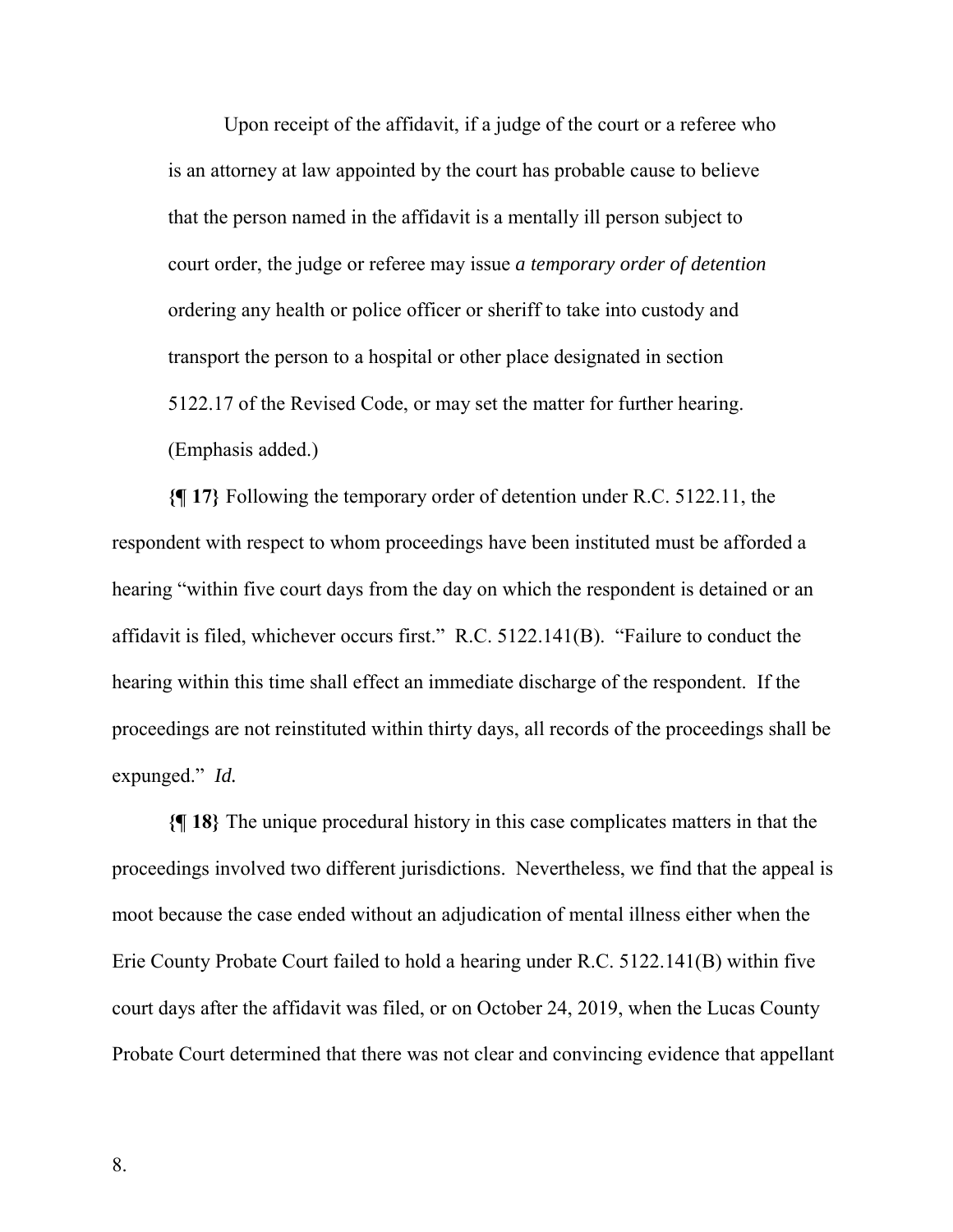was a mentally ill person and thus discharged her.<sup>2</sup> See R.C. 5122.141(C) ("If the court does not find that the respondent is a mentally ill person subject to court order, it shall order the respondent's immediate discharge, and shall expunge all record of the proceedings during this period."). Therefore, we hold that there is no actual, genuine live controversy before us.3

**{¶ 19}** Accordingly, appellant's first and third assignments of error are not welltaken, and are dismissed as moot.

 $\overline{a}$  $2$  R.C. 5122.15(J) provides, "A referee appointed by the court may make all orders that a judge may make under this section and sections 5122.11 and 5122.141 of the Revised Code, except an order of contempt of court. The orders of a referee take effect immediately. Within fourteen days of the making of an order by a referee, a party may file written objections to the order with the court. The filed objections shall be considered a motion, shall be specific, and shall state their grounds with particularity. Within ten days of the filing of the objections, a judge of the court shall hold a hearing on the objections and may hear and consider any testimony or other evidence relating to the respondent's mental condition. At the conclusion of the hearing, the judge may ratify, rescind, or modify the referee's order."

 $3$  We note that appellant has not filed a motion to expunge the record, nor has the Erie County Probate Court expunged the record of the proceedings sua sponte, despite the fact that the Erie County Probate Court did not hold a hearing within five court days from when Supina filed his affidavit, the proceedings were not reinstituted in Erie County within 30 days, and the matter ultimately ended when the Lucas County Probate Court determined that appellant was not a mentally ill person subject to court order as defined in R.C. 5122.01(B).